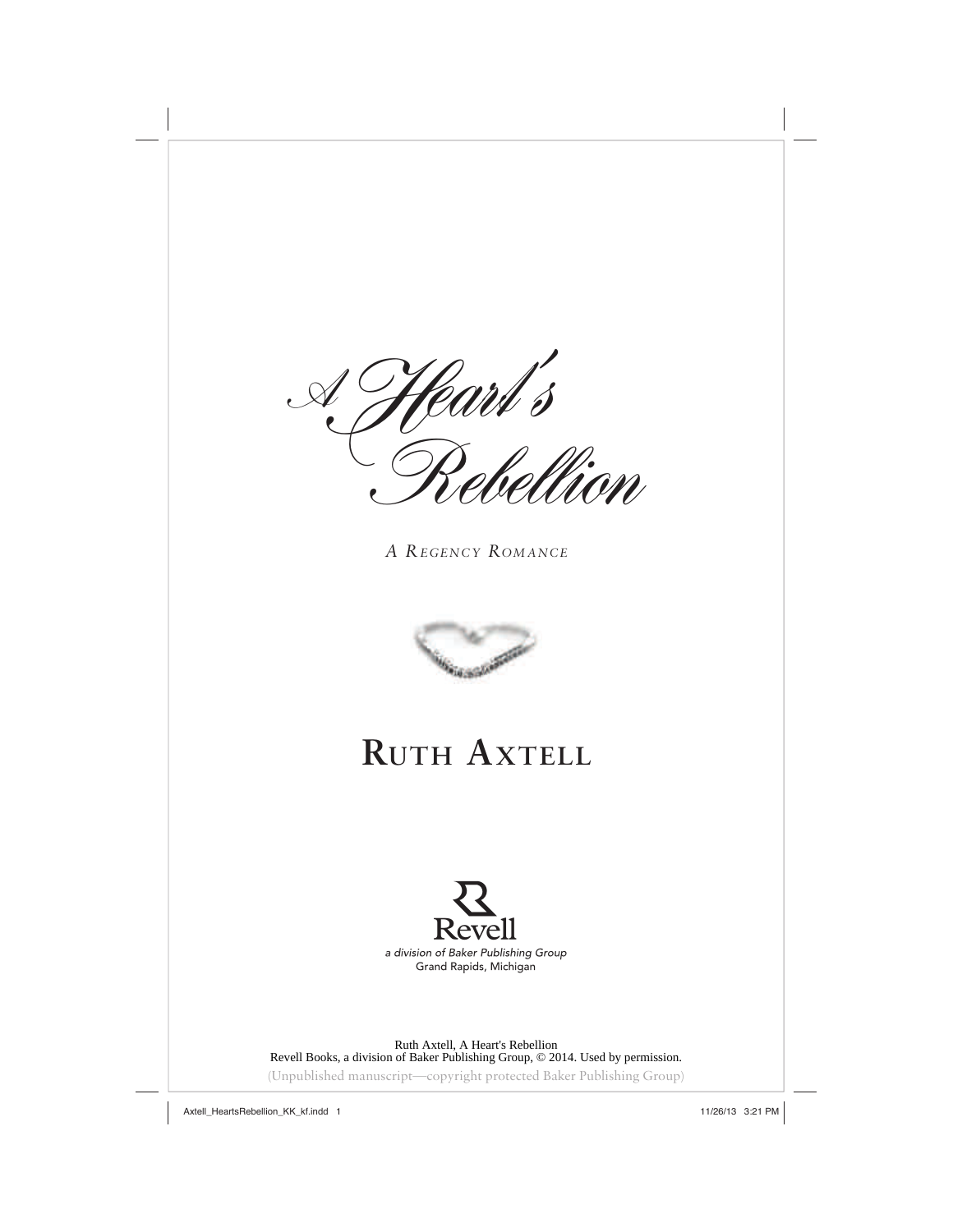© 2014 by Ruth Axtell

Published by Revell a division of Baker Publishing Group P.O. Box 6287, Grand Rapids, MI 49516-6287 www.revellbooks.com

Printed in the United States of America

All rights reserved. No part of this publication may be reproduced, stored in a retrieval system, or transmitted in any form or by any means—for example, electronic, photocopy, recording—without the prior written permission of the publisher. The only exception is brief quotations in printed reviews.

Library of Congress Cataloging-in-Publication Data Axtell, Ruth. A heart's rebellion : a Regency romance / Ruth Axtell. pages cm. ISBN 978-0-8007-2090-2 (pbk.) 1. Aristocracy (Social class)—Fiction. 2. London (England)—Social life and customs—19th century—Fiction. 3. Great Britain—History—George III, 1760–1820—Fiction. I. Title. PS3601.X84H43 2014 813 .6—dc23 2013039638

This book is a work of fiction. Names, characters, and incidents are the product of the author's imagination or are used fictitiously. Any resemblance to actual events or persons, living or dead, is coincidental.

The author is represented by MacGregor Literary.

14 15 16 17 18 19 20 7 6 5 4 3 2 1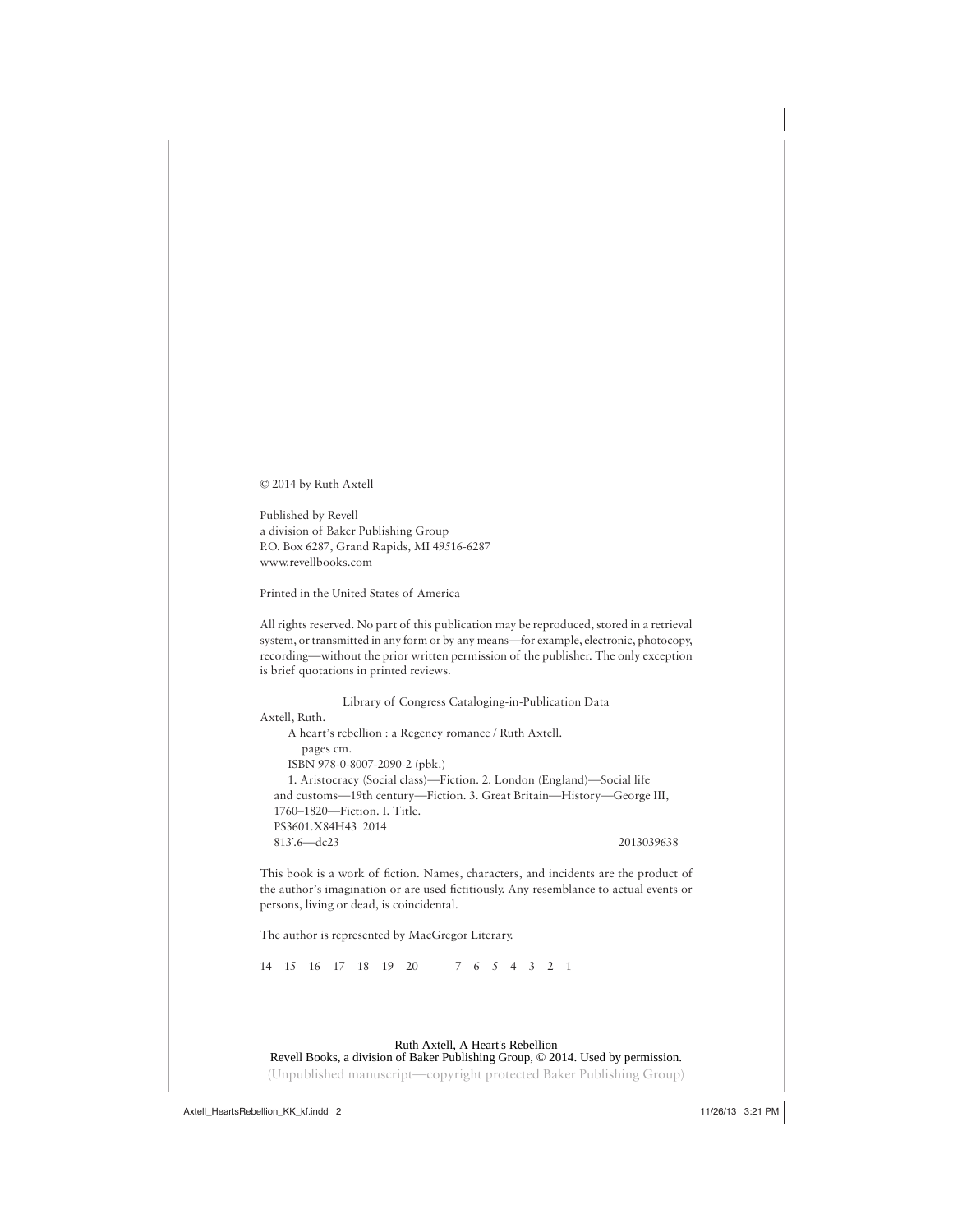For Tom, my Lancelot

]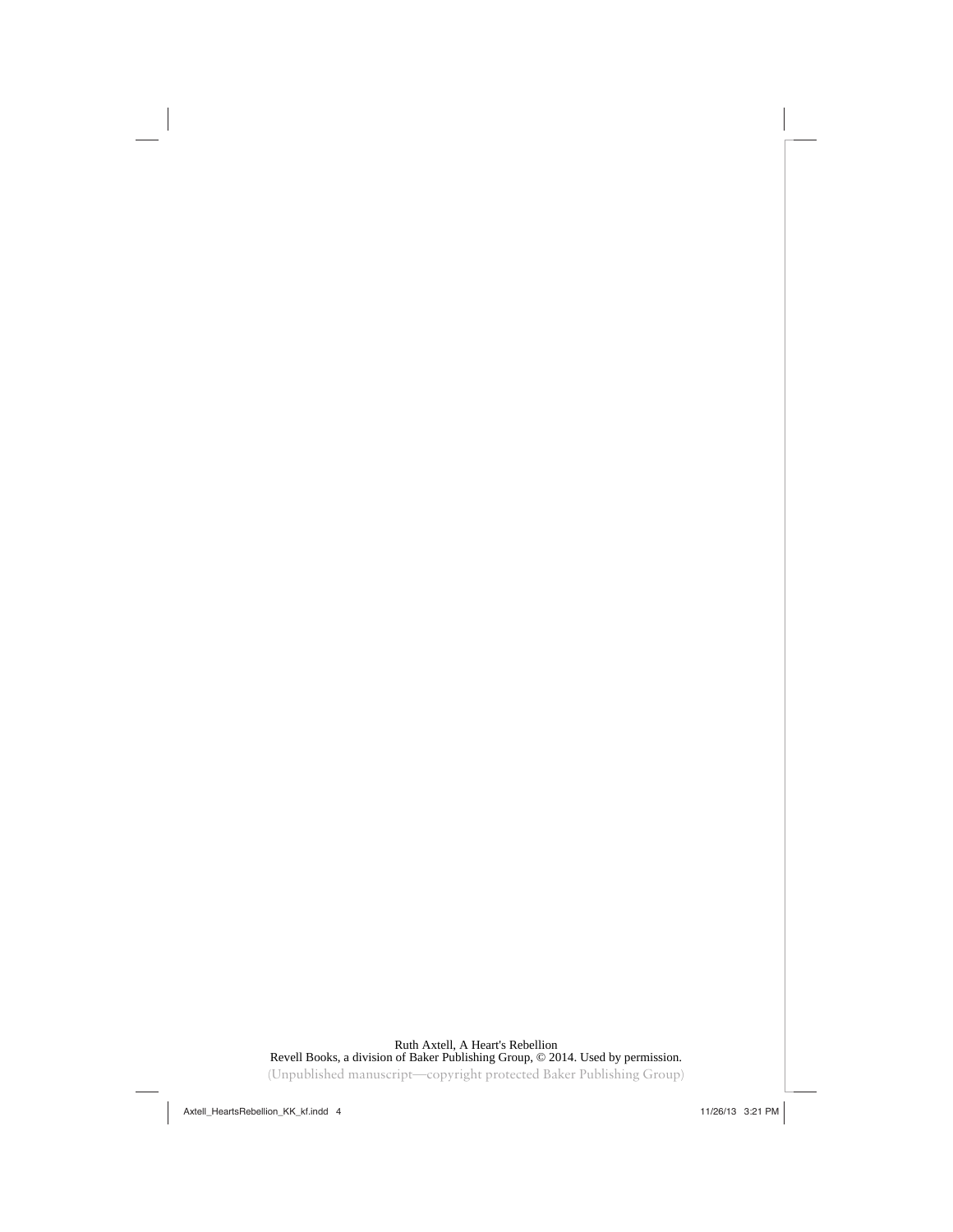*There is therefore now no condemnation to them which are in Christ Jesus, who walk not after the flesh, but after the Spirit.*

Romans 8:1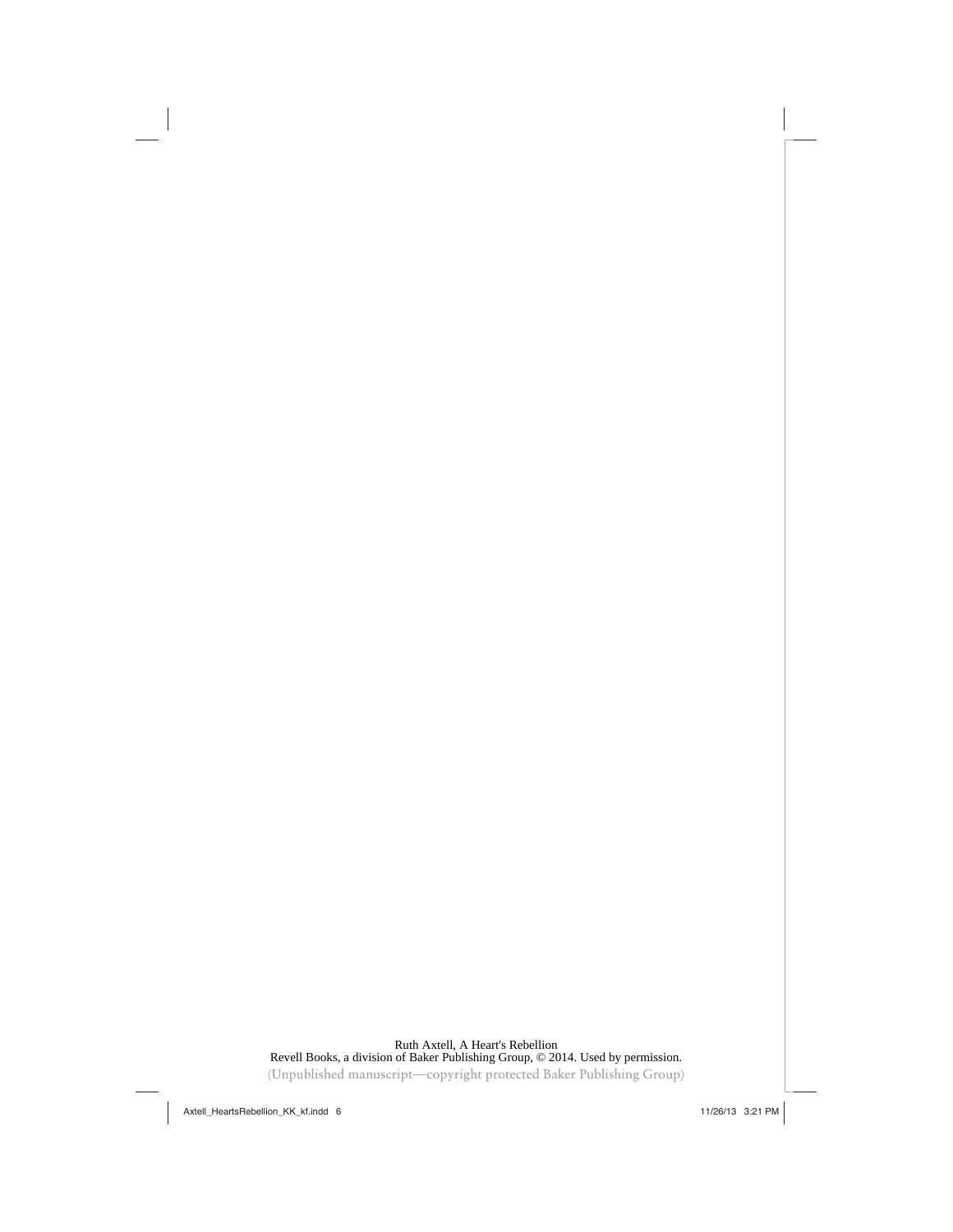

### **APRIL 1815**

"If this is what a London season is, I'd say it's a silly waste of time." Jessamine Barry folded her arms in front of her, frowning at the hordes of people milling past her in the Grecian-style drawing room, their edges slightly blurred since she was forbidden to wear her spectacles in society.

"It is rather difficult to speak to anyone in this situation," admitted her closest friend, Megan Phillips.

If it weren't for Megan, Jessamine would know not a soul in this mass of glistening, gleaming faces. Her handkerchief was already limp from patting it against her forehead and neck. "All this trouble to dress one's finest just to be ignored. I don't know how long I shall be able to stand it."

Megan turned worried eyes toward her. "Don't say that. You know it's such an opportunity we've been given by your godmother. I'm sure things will soon improve." Megan craned her neck above the crowd. "Where did she go? I haven't seen her since we arrived."

"In the card room, I would say," Jessamine said dryly. The picture Lady Bess had painted Jessamine's father of a London season was far from the reality. If her father could see her now, he'd utter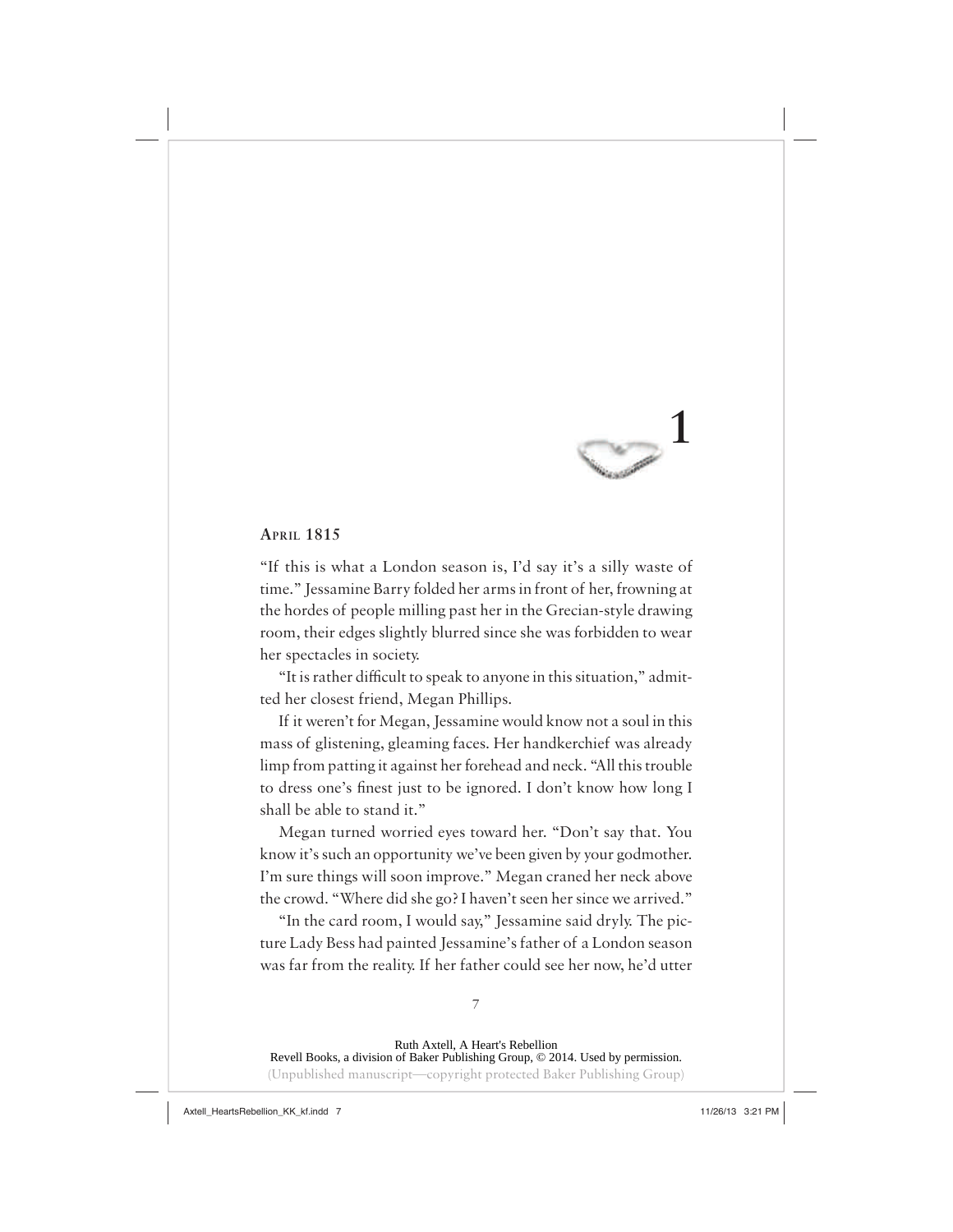## A Heart's Rebellion

a Scripture verse on man's vanity; her mother would lament the cost of her gowns and all the other furbelows to accompany them.

Jessamine flicked open her fan, eyeing the ivory brisé sticks as she remembered how dearly it had cost, and stirred some of the warm air against her face.

"Look at that gentleman there." She snapped the fan closed and pointed it toward a young man whose florid jaws bulged over his neck cloth. "He looks close to asphyxiating any moment from his own cravat. How can men be so ridiculous?"

Megan swallowed a giggle behind her own fan. "Careful, he'll hear you."

"How anyone can hear anyone in this babble is beyond me, yet they all go on as if anyone cares what they say." She narrowed her eyes at the ladies and gentlemen making a slow progression past her, bringing them into sharper focus. As far as she could make out, a rout was merely a place to see and be seen. No one seemed to be listening to anyone, yet their mouths kept moving, their smiles pasted on their faces like painted dolls.

She shuddered at the amount of rouge she observed on women's faces both young and old. What went on in London! And the gentlemen were worse, dressed like popinjays with more jewelry flashing from them than the women.

"Perhaps if we smile at some of the young ladies our age, we'll be able to meet them."

"My lips hurt from all the smiling I've done since arriving in London," Jessamine muttered. "I refuse to do so any longer, since it hasn't done us a bit of good." To illustrate her point, she scowled at a lady sporting an emerald-green turban with three pink ostrich plumes thrusting themselves against her male companion's upswept curls, curls so full of pomade they reflected the light from the chandeliers hanging above them.

"I know you're not in the best frame of mind, but things will get better, I'm sure. Things just . . . take time."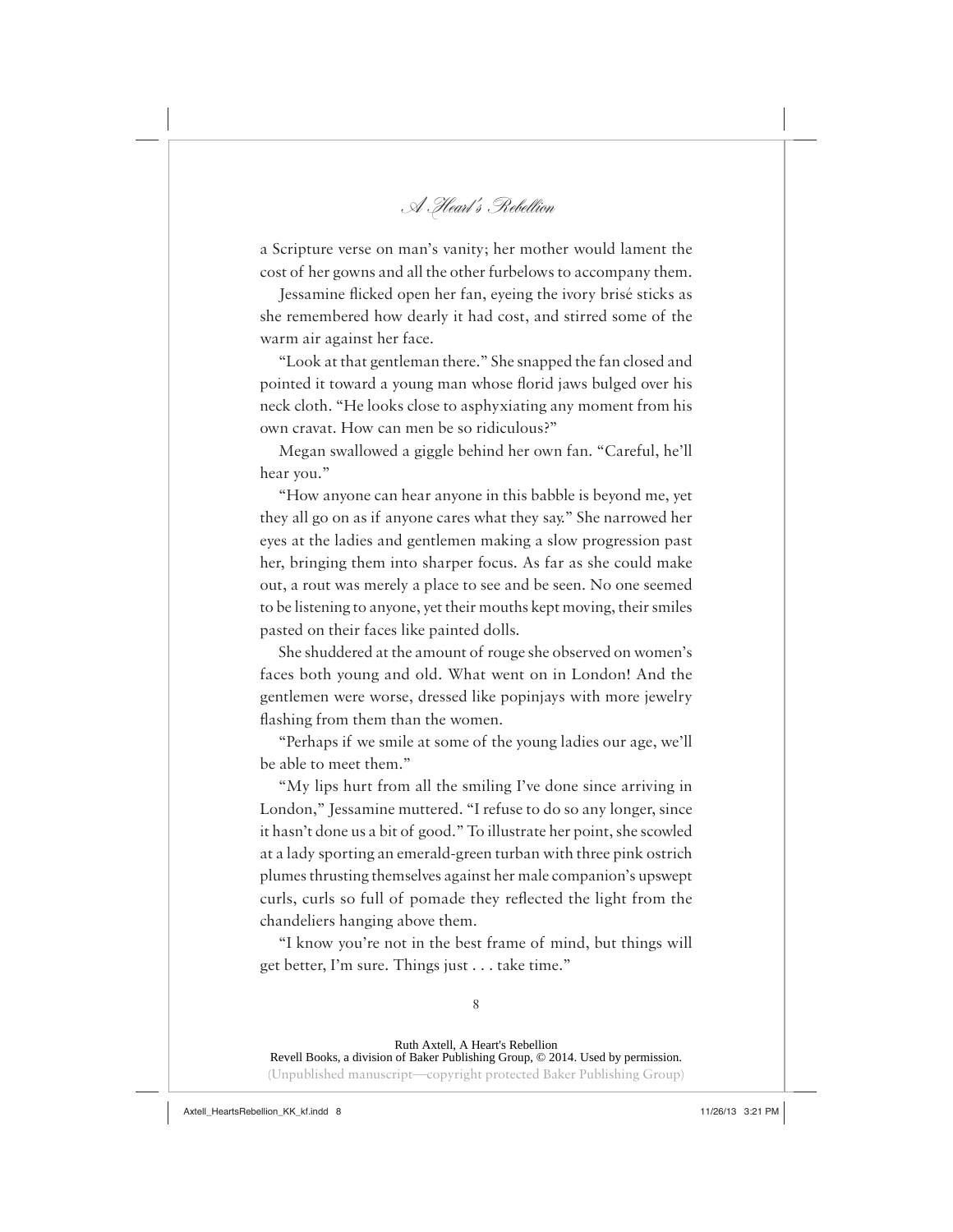Jessamine's lips tightened in displeasure at Megan's reminder. How she wished on occasion Megan weren't her closest friend. It would have made things easier. To be constantly reminded—but no, she would not think about *him*! *He* was as good as dead to her.

She felt like one of those families that had exorcised a wayward son from their midst, the father banning the mere mention of the loved one's name in his hearing.

It would be humorous if it still didn't hurt so much—and weren't nigh on impossible to avoid hearing her beloved's name, since he was Megan's brother. Thank goodness he was no longer in England.

This should have been the happiest time of her life, yet she was miserable. A year and a half ago she would scarce have imagined herself among the fashionable world in a London drawing room, enjoying a season. Indeed, she'd never wanted a London season, even when Mama and Papa had broached the subject. At eighteen she'd pooh-poohed such a notion as frivolous. What need had she to parade around London drawing rooms, advertising herself to eligible young bachelors, when her heart was faithfully committed to a man far superior to any simpering dandy?

How little she'd imagined that a few months shy of one-andtwenty, she'd leap at her godmother's invitation to London, proving herself no better than any young miss hanging out for a husband.

The tears that were never far threatened to cloud the vision of the glittering array of ladies and gentlemen parading before her.

A year and a half ago, she'd envisioned herself betrothed by now, perhaps even married, to the finest, handsomest—no! The streak of rebellion and bitterness—a streak new and foreign to her which had invaded her nature when she'd heard of Rees's marriage and poisoned everything around her—reasserted itself.

The man in question—Rees Phillips—was not the finest, handsomest, noblest gentleman. He was the lowest, most despicable, shabbiest cad she'd ever known! He had no right to be happy when he had made her so miserable.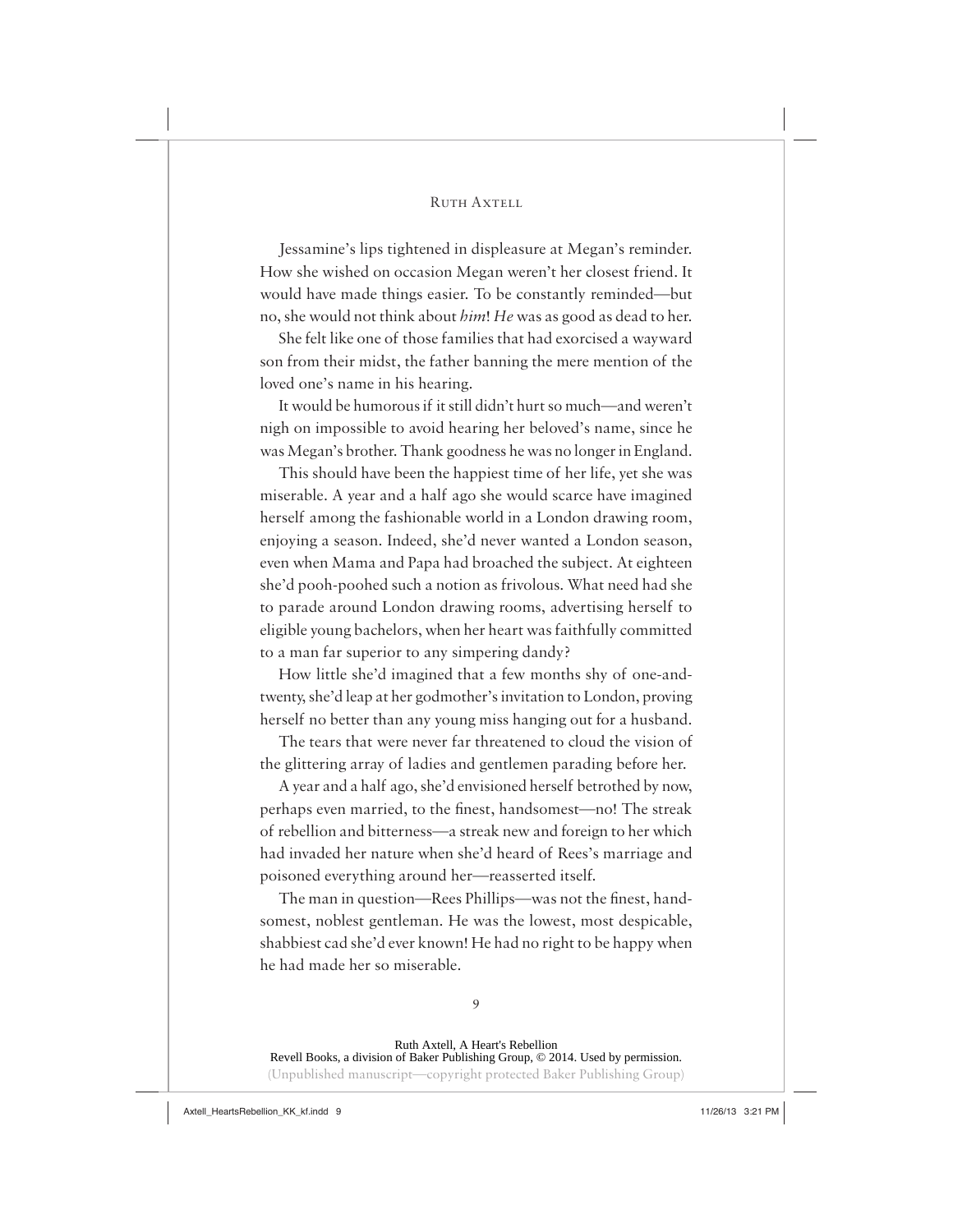A Heart's Rebellion

"Your frown could crack marble."

Jessamine jumped at the low masculine tone. Turning, she glared to see if the gentleman standing beside her had indeed had the temerity to address her.

Glaring in this case entailed craning her neck upward if she didn't want to waste the effort on a bleached white shirt front and pristine cravat.

"Are you speaking to me, sir?"

Amused blue eyes stared down into hers. They might have been attractive if the pale forehead hadn't been topped by a mop of light red hair—that shade that could not be described as anything but orange.

The gentleman's slim lips quirked upward. "You recognized the description of yourself?"

Jessamine drew herself up. How dare he mock her! "Excuse me, sir, we have not been introduced." With that set down, she turned away, her chin in the air, and took Megan by the arm.

Before she could move, he stepped in front of her and bowed. "I beg your pardon."

He turned and left her open-mouthed.

She fumed, watching him move with ease across the crowded drawing room.

Lancelot Marfleet strode away, seeking to put as much distance as possible between himself and the two young ladies he'd been listening to.

Eavesdropping, his mother would say.

He wouldn't have stooped to such behavior, much less spoken his thoughts aloud—he recoiled inwardly at his indecorous behavior—if he hadn't been so bored.

He'd been dragged to the rout by his elder brother, who had soon disappeared, leaving Lancelot to stand like a wallflower beside the profusion of potted greenery.

10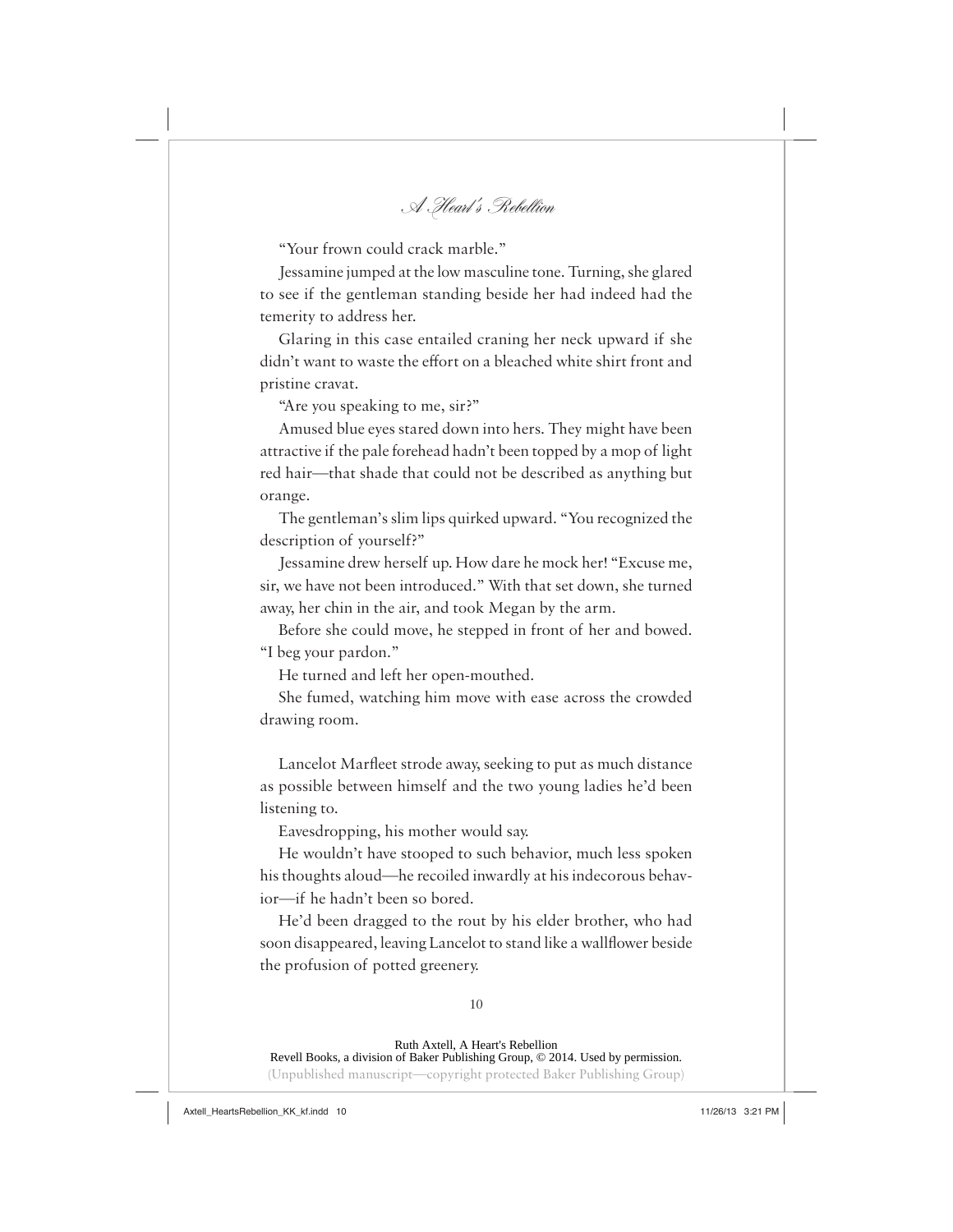The young lady whose words had caught Lancelot's attention had moved to stand so close to him, it had been impossible not to overhear her complaints—remarks he heartily agreed with.

His mother would doubtless soon know of this latest social blunder from one of the dowagers who'd been standing near him. He could hear her aggrieved tone. *"You've been too long among the heathen. In England a gentleman does not address a young lady he has not been introduced to."*

He'd thought by now he'd mastered his fault of speaking first and thinking later, but clearly he had a ways to go and was not ready for a London drawing room.

It wasn't the heathen of India among whom he'd spent the last two years who'd taught him to speak out of turn. If anything, he'd learned to listen and observe, hampered as he was by not speaking the language.

Speaking of observing, he dug into his coat pocket and drew out a pair of round, thin-rimmed, black metal spectacles. If he'd been fashionable, he'd have used only a quizzing glass, but he found the one-eyed look ridiculous and ineffective.

But now he needed to search for his hostess to rectify matters with the young miss before word of his ill manners reached his mother.

His eyes scanned the room, everything once more in sharp focus from the feathers atop ladies' headdresses to the fobs dangling from men's watch chains. His mother had forbidden him to wear the spectacles in public, but he was getting weary of nodding and smiling like a witless fool until the person drew near enough to be recognized.

Before searching for Lady Abernathy, he sought the young lady whom he'd insulted. It didn't take him long to spot the black-haired girl. He could feel his cheeks going ruddy as he identified her. The drawback of being a redhead—every emotion showed immediately on his cheeks.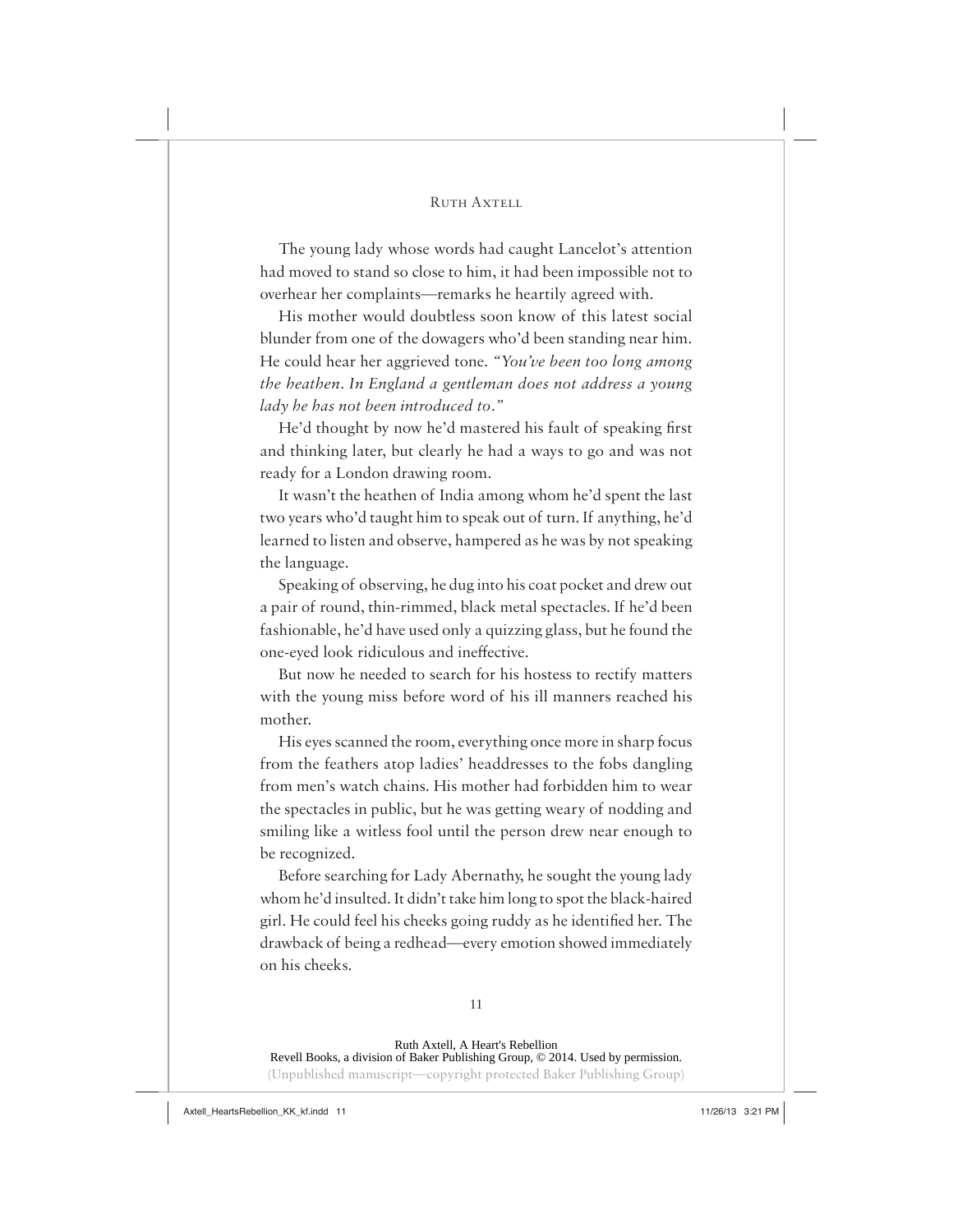## A Heart's Rebellion

The young miss continued talking with her companion. The two appeared typical of all young ladies making their coming-out. They were dressed similarly in white muslin gowns, only their colored ribbons setting them apart.

She had a pretty, though dissatisfied, face. Slim, pert nose, decided little chin, smooth pale skin with rosy lips and cheeks, the latter more likely due to the stuffiness of the room than to a healthy glow.

As she faced forward again, he shifted his gaze away, searching for his hostess. Not seeing her, he headed to the card room.

After two years traveling from Andhra Pradesh to West Bengal, living in a variety of primitive conditions, he'd acquired a certain self-possession, but a few weeks in London drawing rooms had him feeling as awkward and ungainly as he had in his youth, trailing behind his elder brother. Harold, who was only three years his senior, delighted in ragging Lancelot over his clumsiness at sports and awkwardness with the fairer sex.

Pushing aside those memories with the same single-mindedness he used to push through the crowded drawing room, Lancelot arrived at the saloon filled with card tables.

He located his hostess, a tall, stately woman walking among the green baize tables and stopping to chat with the card players.

When he approached Lady Abernathy, she held out her hands to him. "Marfleet! How delightful to see you among us. I haven't had a chance to properly welcome you back. Your mother wrote that you were terribly ill and recuperating in Hampshire." His hostess's pale brow furrowed briefly as she scanned his face. "I must say you look in fine fettle now." She clucked her tongue. "We Europeans are not meant for those ferocious climes overseas, so I hope you are home for good."

"I'm much better now, thank you, ma'am."

She looked around the room. "What do you think of my little gathering?"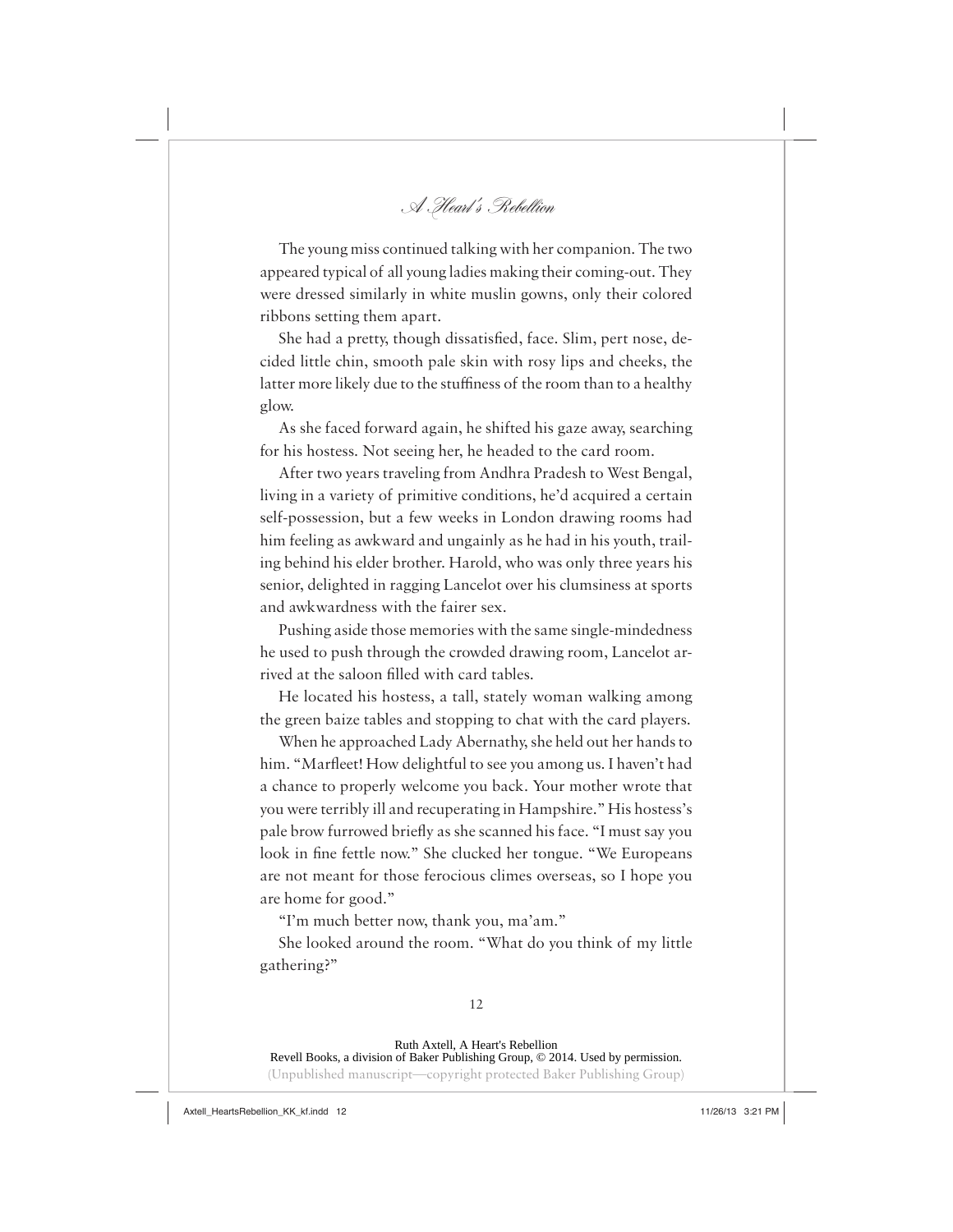"You certainly draw a lot of people to your evenings."

She laughed. "I like to think so." She patted his hand. "Now, what may I do for you, dear?" Her light-blue eyes looked shrewdly into his. "Your mother has made it no secret that she and your father wish you to settle down. I'm surprised to see no bevy of young ladies on your arm."

His cheeks warmed, but she had given him the opening he needed. "Well, it's precisely to beg an introduction that I come to you."

Her finely plucked eyebrows rose a fraction. "Oho, which of our young ladies has caught your interest? I shall present her to you forthwith."

He cleared his throat. "There are two young ladies in your drawing room. I'm not familiar with them, so I thought perhaps . . . ?" He left the request dangling, his heart thumping.

He had no need to say more. She tucked her hand in his arm and began to steer him back the way he'd come. "Show me. I am all curiosity."

When they stood in the doorway of the drawing room, he said, "Over there, straight in front of us, the two brunettes in the white gowns."

"Yes, I see them. They are new in town. I am not acquainted with them personally. Lady Beasinger brought them. She is sponsoring their season." Lady Abernathy turned to him, her eyes serious. "They have nothing to speak of. One is a vicar's daughter from some little village, I forget which Lady Beasinger mentioned; the other a merchant's daughter." Her fine lips thinned. "With little dowry since he died bankrupt." She gave him an appraising look. "Are you still interested in an introduction?"

A vicar's daughter? His interest rose as he wondered which of the two. "Yes, very much so."

She straightened her shoulders as if resigned. "Ah, love is blind to those practical matters a parent thinks about."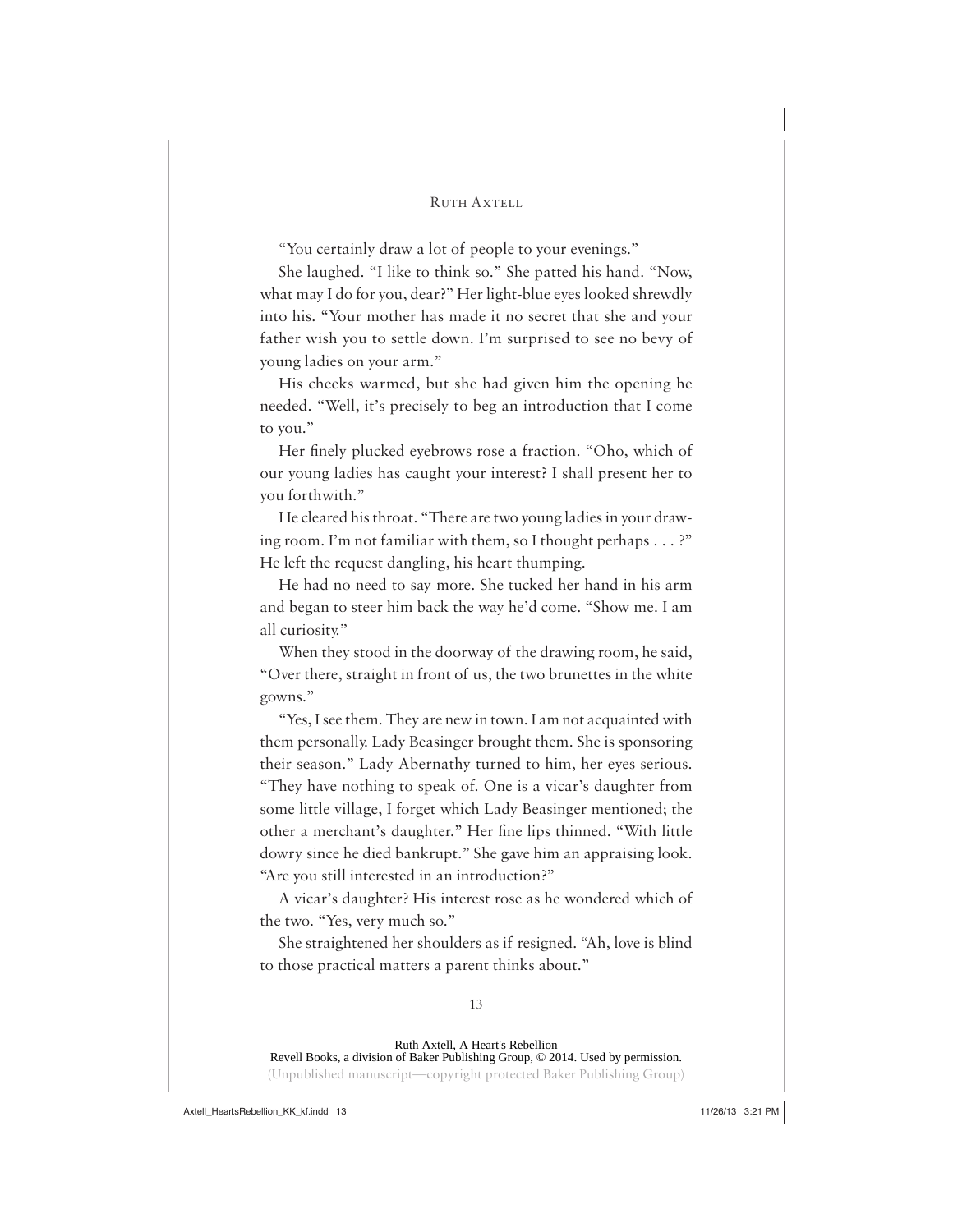A Heart's Rebellion

He said nothing, his gaze on the young lady he'd offended.

"Very well, since you remain silent, let us hence."

On their way, she caught her butler's attention and whispered something to him. He replied and she nodded. "Ah yes, I remember now. Miss Jessamine Barry and Miss Megan Phillips," she said to herself as if to memorize the names.

The first name caught Lancelot's attention. Jessamine. *Gelsemium sempervirens*, yellow jasmine. Would it be the one he'd spoken to, with her dark curls set off so appropriately by yellow ribbons?

It took a few moments to navigate across the room, but finally they stood in front of the two young ladies, who looked wide-eyed at them, their glances shifting from him to Lady Abernathy. Finally, the one Lancelot had not spoken to smiled. The other remained serious.

"My dear Miss Barry, Miss Phillips"—Lady Abernathy nodded to each in turn—"Mr. Lancelot Marfleet begs an introduction." As their gazes fixed on him, she addressed him. "May I present Miss Jessamine Barry." With a flourish of her hand toward the young lady in yellow ribbons, she paused before proceeding to the other young lady. "And Miss Megan Phillips."

They each curtsied as Lancelot bowed.

"Well, I shall leave you to become acquainted. Pity we have no dancing this evening," his hostess murmured as she departed.

"Thank you, my lady," he said to her retreating back.

Feeling as awkward as at his first dancing lesson, he turned to the two young ladies. Now what? He didn't even remember why he'd wanted an introduction.

Ah yes, so his mother would have nothing to reproach him with on the morrow. "I . . . beg your pardon for addressing you so rudely a few moments ago," he said to Miss Barry as she stared back at him.

She had green eyes, he noticed, fringed by black lashes. Her dark hair caught the light from the chandeliers and reflected like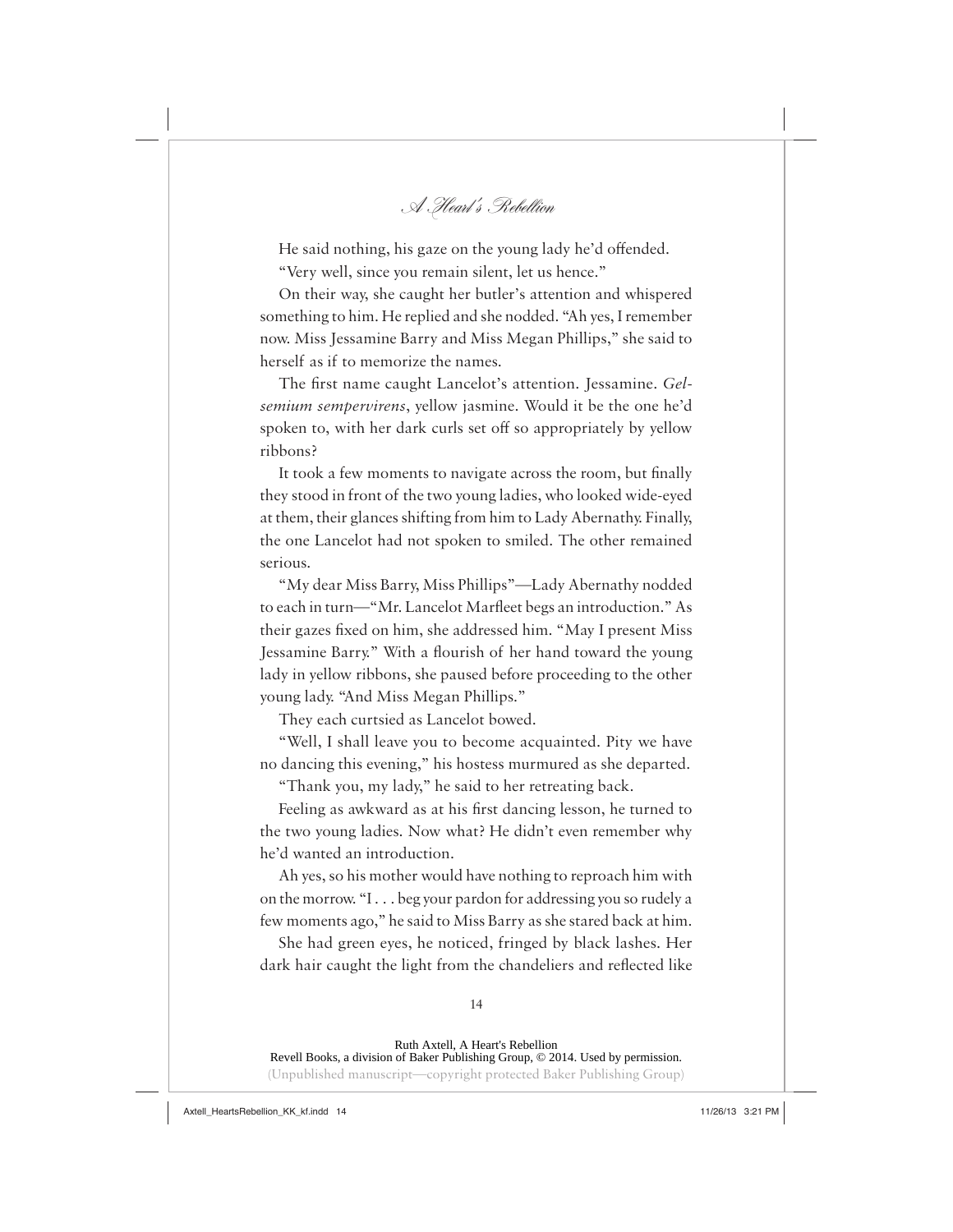the polished gaboon ebony cut and shipped from West Africa and made into chess pieces and piano keys for Europeans.

She only tipped her head in acknowledgment.

Fiddling with his watch chain, he found nothing more to say. He'd always found small talk excruciatingly difficult. Flippancy came more easily to him, as evidenced by his first remarks to her, which had led him to this awkward situation.

He cleared his throat. "Lady Abernathy said you are lately come to town?"

She nodded.

As if embarrassed by her companion's reticence, the other young lady volunteered, "Yes, sir, we've been in London but a fortnight."

She was a pretty girl, her countenance friendly. Although of similar build and coloring as Miss Barry, the likeness ended there. Her chin was squarer, her nose straighter, her eyes gray, her hair dark brown.

"You have been in town about the same amount of time as I. I haven't seen you, though, until this evening," he said in stilted tones.

"That is not strange," Miss Phillips replied with a little laugh. "We spent our first week sightseeing with a guidebook and know scarce anyone in London so have attended few parties."

His lips quirked upward, feeling a little more at ease by her friendly candor. He chanced a glance at Miss Frosty, as he was beginning to call her. Instead of smiling, she was looking fixedly at her companion as if trying to transmit a message without words. Surely, she couldn't object to Miss Phillips's attempt to make conversation?

"Where do you hail from?" This time he addressed Miss Barry directly to see if she would deign to speak to him.

"Alston Green," she murmured, barely moving her lips.

"In Horsham," Miss Phillips added helpfully.

"Ah yes, West Sussex. Pretty country round about there. My family is from a little west of there, in Hampshire."

Miss Phillips nodded, then with a glance at Miss Barry, volunteered,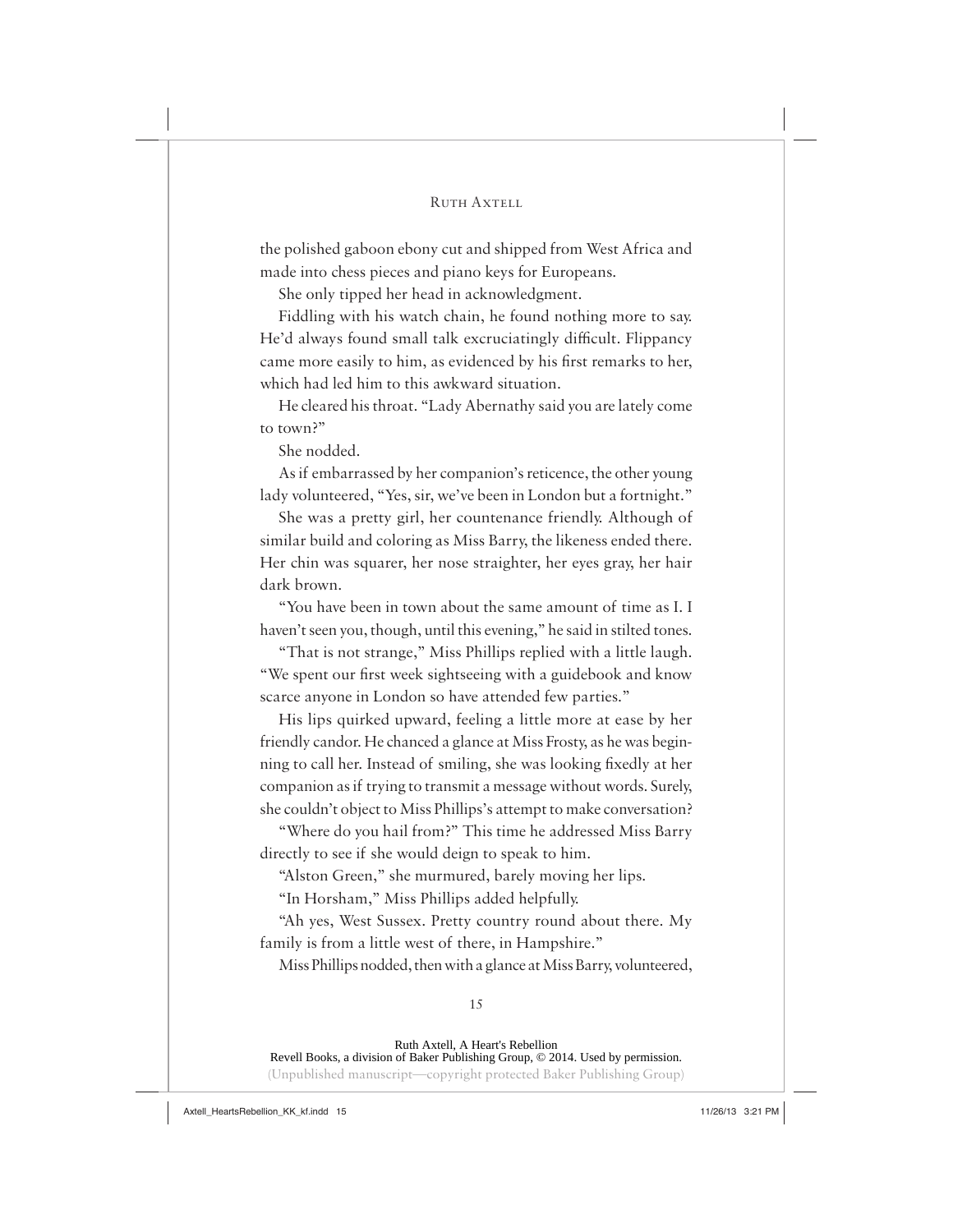A Heart's Rebellion

"Jessamine—Miss Barry—was born and bred there, but I moved there with my mother and brother almost fifteen years ago. My mother is originally from the village."

Miss Barry's compressed lips and flared nostrils confirmed her displeasure at her friend's offering of information.

"But we've been the best of friends ever since. I can hardly remember a time I didn't know Jessamine—Miss Barry—so feel as if I'm originally from the village."

He nodded. "Where did you live beforehand?"

A shadow crossed Miss Phillips's pretty gray eyes. "Bristol."

He raised his eyebrows. "That must have been a change for you from the city to a village."

"Yes, though meeting Miss Barry, who is our nearest neighbor, made all the difference." Her expression sobered. "My father was a merchant in Bristol, until he passed away."

"I'm sorry." He remembered Lady Abernathy's words. Miss Phillips's father had died bankrupt. Bristol, a city dependent on its seafaring trade, had been hard hit from so many years of the blockade with France.

"It was a difficult time for my mother, brother, and I. Of course, I was but a child so do not remember it so well as they. It happened many years ago."

"Still, the loss of one's father must be a terrible blow." He was grateful he still had both of his parents even when they didn't always see eye to eye on his way of life. Thankfully, being the younger son put him under no undo obligation to conform to their manner of life—until lately.

"Do you live in London?" Miss Phillips asked him in friendly inquiry.

His nervousness disappeared. It wasn't hard to feel at ease with Miss Phillips. She had a generous smile that bordered on the saucy but didn't cross over into flirtatious. "No, my parents have a place in town—on Grafton Street—so I have spent a fair amount of time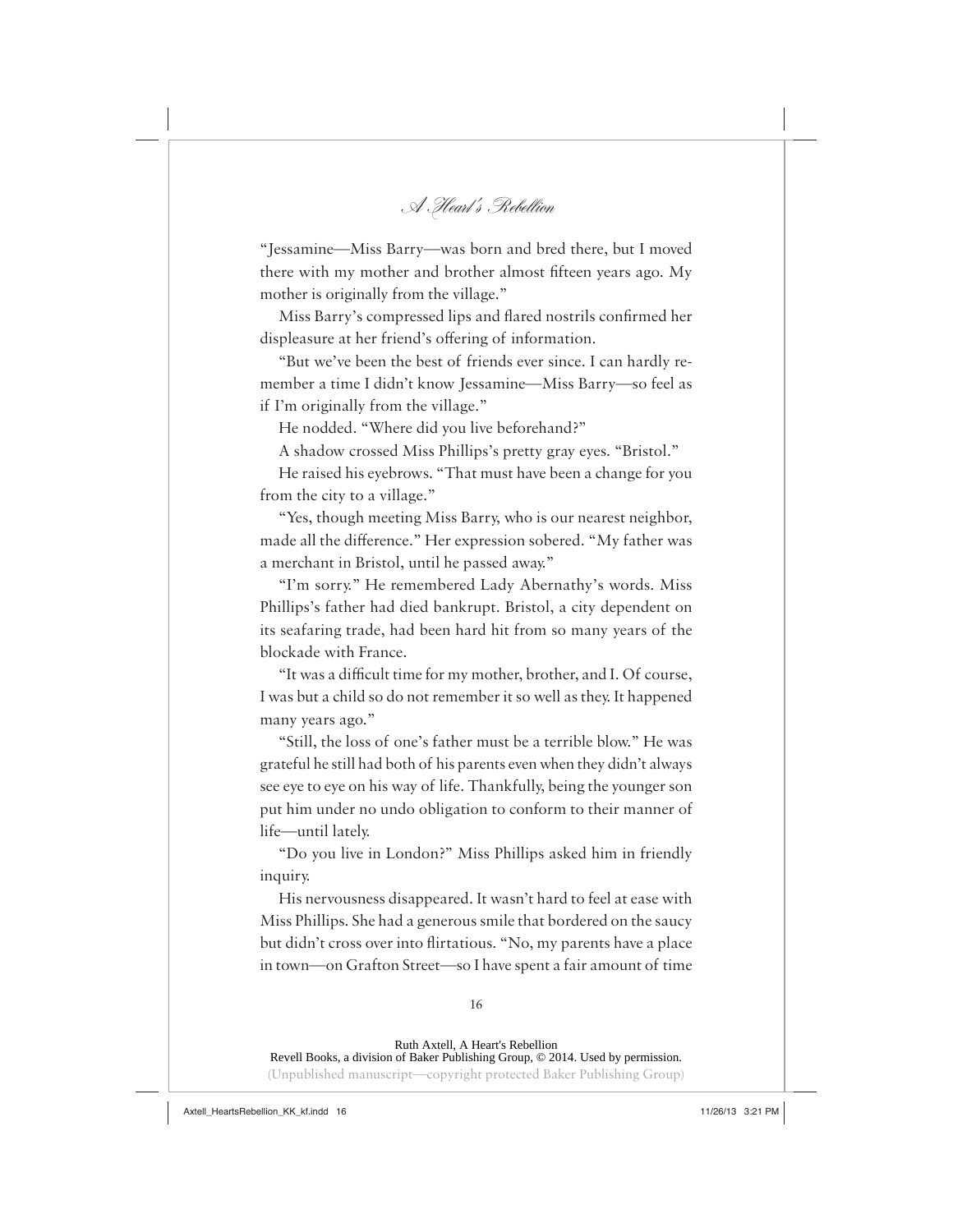here, though not lately." He cleared his throat again, reluctant to offer any more about himself, afraid he'd appear to be boasting. "I've been in India the last two years."

That got Miss Barry's attention, but it was Miss Phillips who expressed her curiosity. "India? What took you there, the East India Company?"

"I went out with the Church Missionary Society." He looked down, experiencing the familiar hesitancy at explaining. "I'm a vicar and felt called to go as a missionary." He raised his gaze as he finished, curious to gauge Miss Barry's reaction. Experience had taught him he'd either face disbelief or embarrassed silence.

His words appeared to have neither effect. Miss Barry's green eyes narrowed as if she were assessing him. Miss Phillips's eyes shone. "A missionary, how exciting! You must tell us about your time there."

He shrugged, feeling ill at ease again. "It was not an easy task," he said slowly, finding it hard to encapsulate his experience in a few sentences, which was all people usually wanted to hear.

In an effort to turn the topic, he addressed Miss Barry, remembering her words of dissatisfaction. "You are enjoying your season thus far?"

"It is certainly different from what we're used to in Alston Green," she answered in a careful tone.

"We attended assemblies there and in neighboring Billingshurst, but they were nothing like these parties," added Miss Phillips when Miss Barry said nothing more. "It is a bit difficult to fully appreciate these great houses when one is a stranger in town."

He nodded, his sympathy engaged. Even when one had grown up among the "ten thousand," the parties of the ton were intimidating. "I daresay. Your patroness is—"

"Lady Beasinger," Miss Phillips finished for him. "She's Miss Barry's godmother. It was very sweet of her to include me in her invitation to Miss Barry."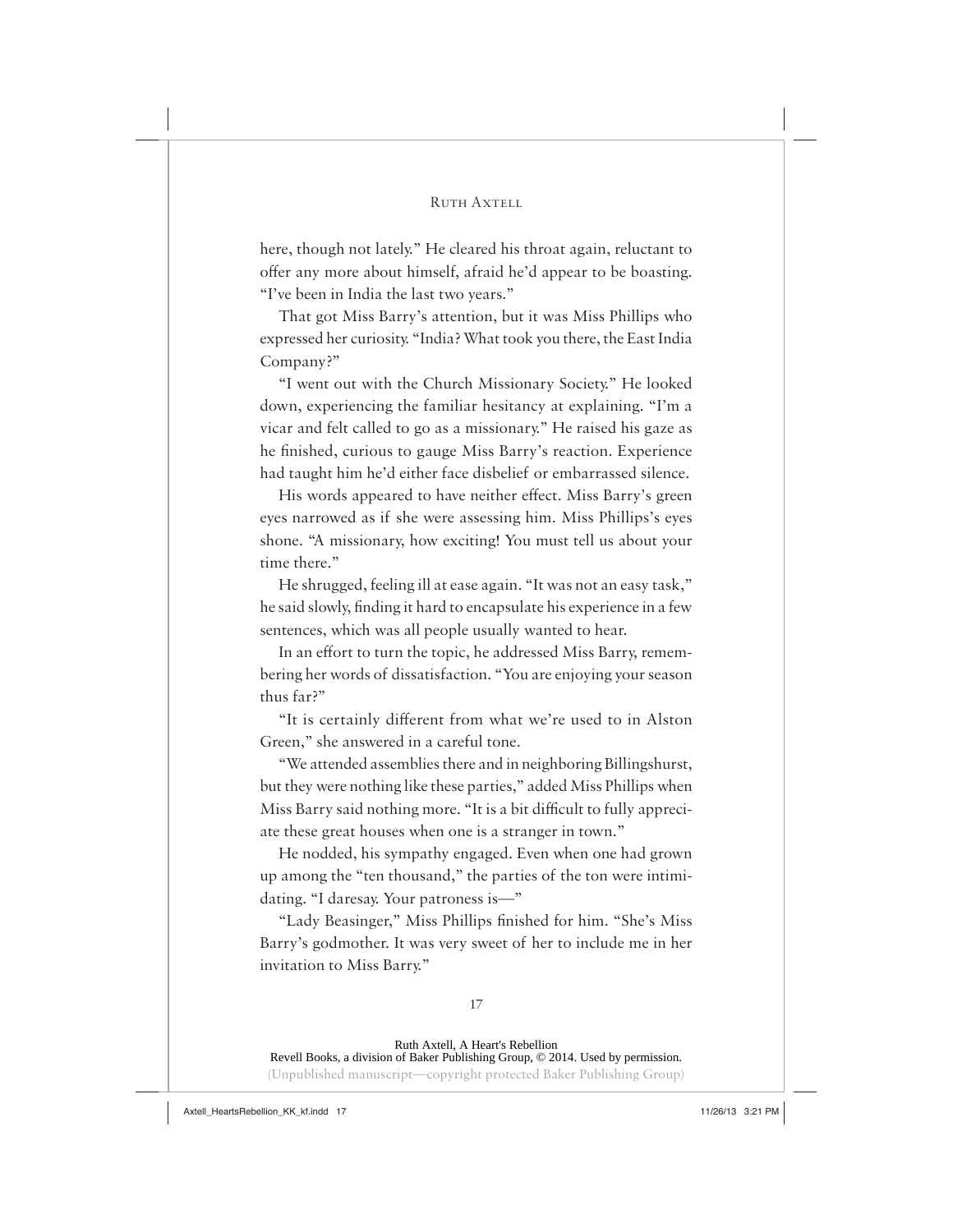A Heart's Rebellion

Lancelot nodded. "Yes, my mother knows her. She seems a kindly person. She's a bit on in years, though, and perhaps is not acquainted with the younger set."

Miss Phillips nodded eagerly. "That's precisely so. She goes out very little in society these days except to a few card parties among her small circle." She indicated the crowd around them. "This is our first evening at a real society event. Unfortunately, she left us here for the card room and thinks just by standing around, young gentlemen will come flocking to us." Her cheeks dimpled again. "But it seems to have worked."

He couldn't help chuckling, but he saw that Miss Barry didn't share the joke.

Before he could think of some appropriate rejoinder, Miss Barry spoke to him directly. "If you will excuse us, Mr. Marfleet, I believe I see someone we must greet."

He swiveled around.

"Oh? Who?" Miss Phillips asked.

Miss Barry gave her companion a sharp look.

Realizing Miss Barry was only trying to get rid of him, he stepped back. He had probably outstayed his welcome in any case. "I shall not keep you. It was a pleasure meeting you both."

Miss Phillips looked disappointed but said nothing to contradict her friend. She held out her hand. "It was a pleasure indeed. I hope we see you again."

He bowed over her hand and then turned to Miss Barry. But she neither offered her hand nor smiled. "I look forward to it," he murmured, moving out of their way.

He observed them crossing the room, delayed several times by the throng. Miss Barry was in the lead, her hand upon her friend's arm as if she were towing her along.

Only when they reached the doorway did he realize he was still wearing his spectacles. His face heated up and he swallowed, imagining the sport Harold would have if he were with him.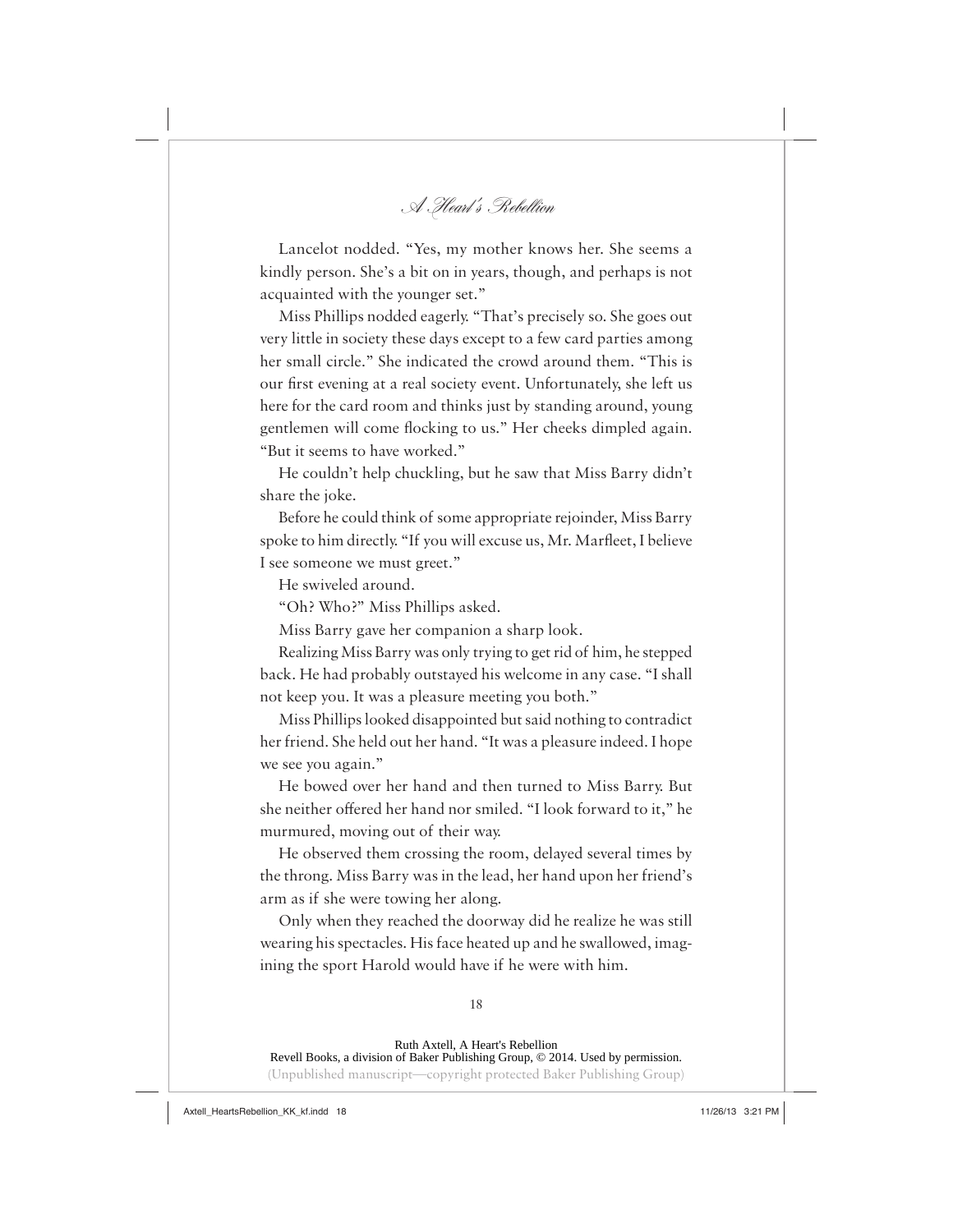*Sir Lancelot, you managed to converse for a quarter of an hour with not one but* two *pretty ladies, and you ruined it all with those spectacles.*

Then he'd throw back his blond head and roar with laughter.

Hang it all! What did Lancelot care what Miss Barry and Miss Phillips thought of his appearance? It was worth it to see them both clearly. And *clearly*, Miss Barry didn't care if she ever saw him again.

Miss Phillips hadn't seemed to notice his spectacles at all.

Remembering his brother, Lancelot decided it was time to hunt for him.

After searching all the public rooms in the elegant town house, he realized Harold had left, probably as soon as he'd deposited him here. No doubt to some gaming den.

Jessamine bit back her annoyance as she pushed herself in front of a bejeweled lady, ignoring the lady's exclamation as she accidently trod on her satin slippers.

"Impertinent chit," the lady said to her escort. "I vow, Lady Abernathy is allowing all sorts of nobodies at her routs these days. Probably a mushroom's daughter by the looks of her."

"Did you hear that?" Megan whispered.

Jessamine nodded abruptly, keeping her pace up. All she wanted was to exit this room with its odious people. Never had she felt so out of place. "Some people, even in London's best homes, have no manners," she said shortly.

"Why are you in such a hurry?" Megan asked when they were halfway across the room.

"I wanted to get away from that impertinent gentleman."

Megan stared at her. "Mr. Marfleet? I thought he was quite charming."

"Charming? With all that red hair and—and spectacles?" Megan's gray eyes twinkled. "Spectacles?"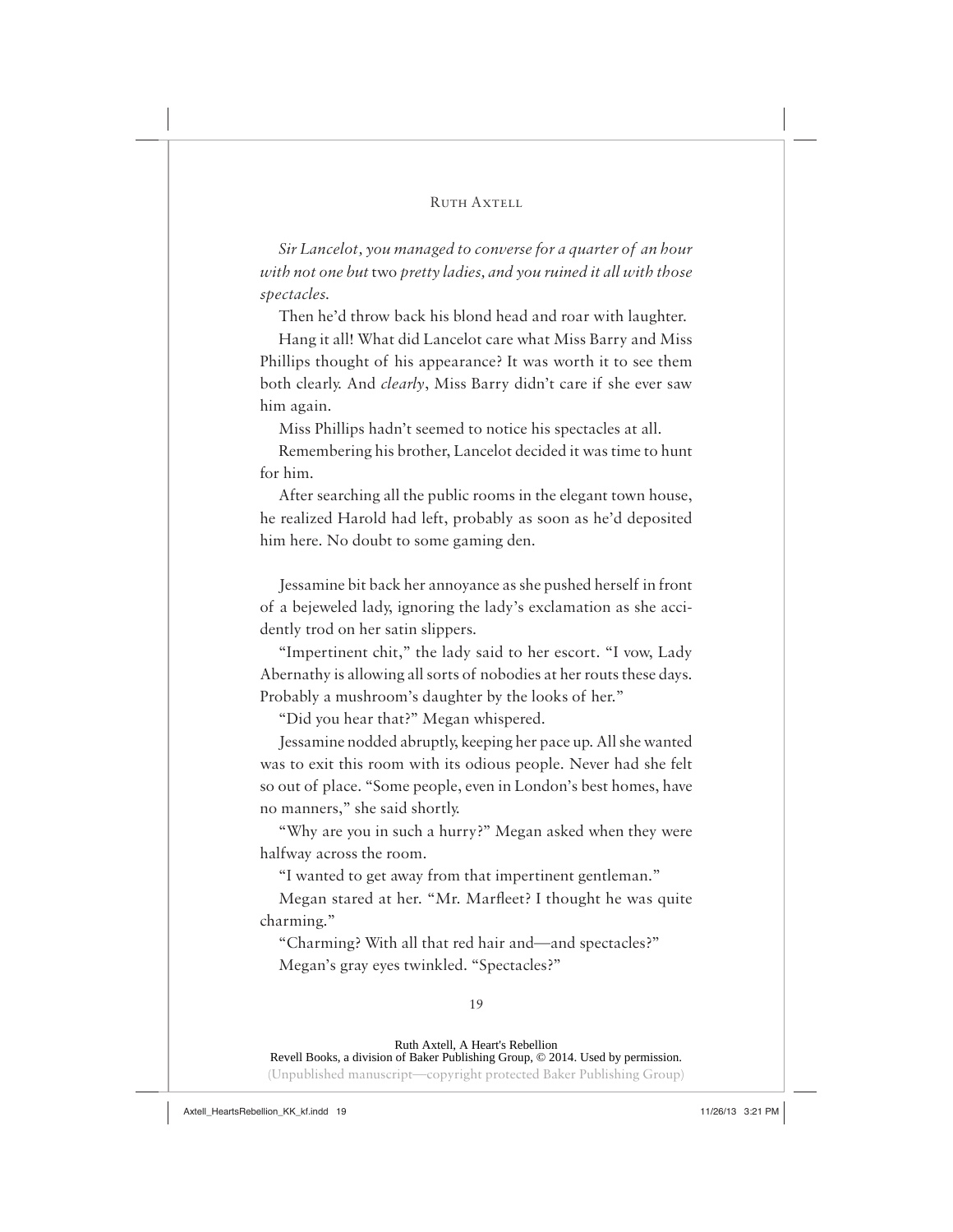A Heart's Rebellion

Jessamine felt herself blush to the roots of her hair, thinking of the pair she carried in the leather case in her reticule. "But no one wears them in public like that, not to a rout!"

"I thought it showed a refreshing honesty. He's a vicar and a missionary. He probably doesn't care about his appearance."

"Yes, a vicar."

"What's wrong with being a vicar? Your father is one."

Jessamine shuddered. "I'm not interested in meeting a vicar." Nor in giving her heart to anyone else.

"But to think he's been to India. I wonder who his family is," Megan mused, "if they have a house in town and in Hampshire."

Jessamine concentrated on maneuvering past a dawdling couple in front of them before she replied. "He can be the Duke of Marlborough's son for all I care. His hair is unruly, he has a bran-faced complexion, and he sports his spectacles at a rout!" A vicar was the last man she would look at. Not after having lived life by the rules and having it turn to ashes. With her words, she reached the doorway and grabbed the jamb as if arriving at a finish line.

Megan looked around. "I thought you wanted to greet someone?"

Jessamine blushed again, looking away, ashamed of having told a fib to her friend. "It was just an excuse to get away from Mr. Marfleet."

Megan's eyes widened. It was no wonder. Jessamine had never told such a fib. But those days were over. Being good got one nowhere.

"I'm sorry," Megan said. "I didn't realize you were uncomfortable with him. I was so relieved to be talking to someone closer to our age."

"He looked closer to Rees's age—" she blurted out then stopped, realizing she was the one who had brought up Megan's brother this time.

Megan laid a hand on her arm. "I'm sorry. I didn't think. He just seems so different from Rees. I didn't think he resembled him at all."